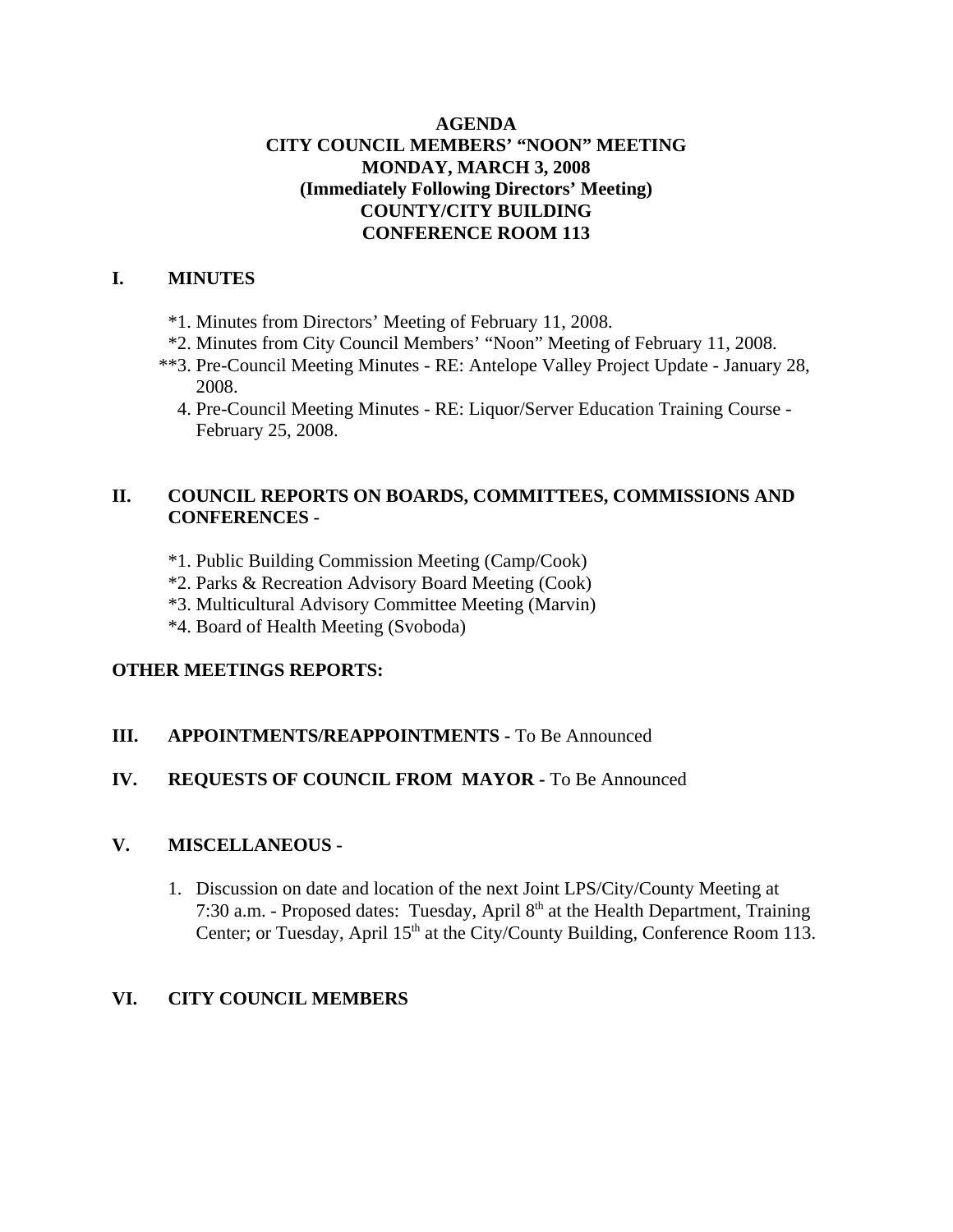#### **VII. MEETINGS/INVITATIONS**

- 1. The Lincoln Chaplaincy Corps Annual Banquet/Meeting on Tuesday, March 25, 2008 at the Union Market, lower level of the Ortner Center on the Campus of Union College near  $48<sup>th</sup>$  & Prescott Streets - 6:30 p.m., Social Time; 7:00 p.m., Dinner -RSVP by March  $7<sup>th</sup>$  - (See Invitation)
- 2. Lincoln Chamber of Commerce Luncheon Face the Chamber with Police Chief Tom Casady on Wednesday, March 12, 2008 from Noon to 1:00 p.m. (Registration begins at 11:45 a.m.) at the Country Club of Lincoln, 3200 South  $24<sup>th</sup>$  Street -Cost: \$15/person; \$20/person at the door - RSVP by March  $10<sup>th</sup>$  to Jaime Henning at 436-2366 or by email - (See E-Mail Invitation)
- 3. Focus On Seminar Series presents: Marketing Firepower on Thursday, March 20, 2008 from 8:30 a.m. to Noon at Lincoln Chamber of Commerce, 1135 "M" Street - Cost: \$49/person - RSVP to Jaime Henning at 436-2366 or by email - (See E-Mail Invitation)
- 4. Women in Business Leadership Seminar on Wednesday, March 26, 2008 from 9:00 a.m. to 1:00 p.m. at the Country Club of Lincoln, 3200 South 24<sup>th</sup> Street -Cost: \$65/person - RSVP to Jaime Henning at 436-2366 or by email - (See E-Mail Invitation)

## **VIII. ADJOURNMENT**

ca030308/tjg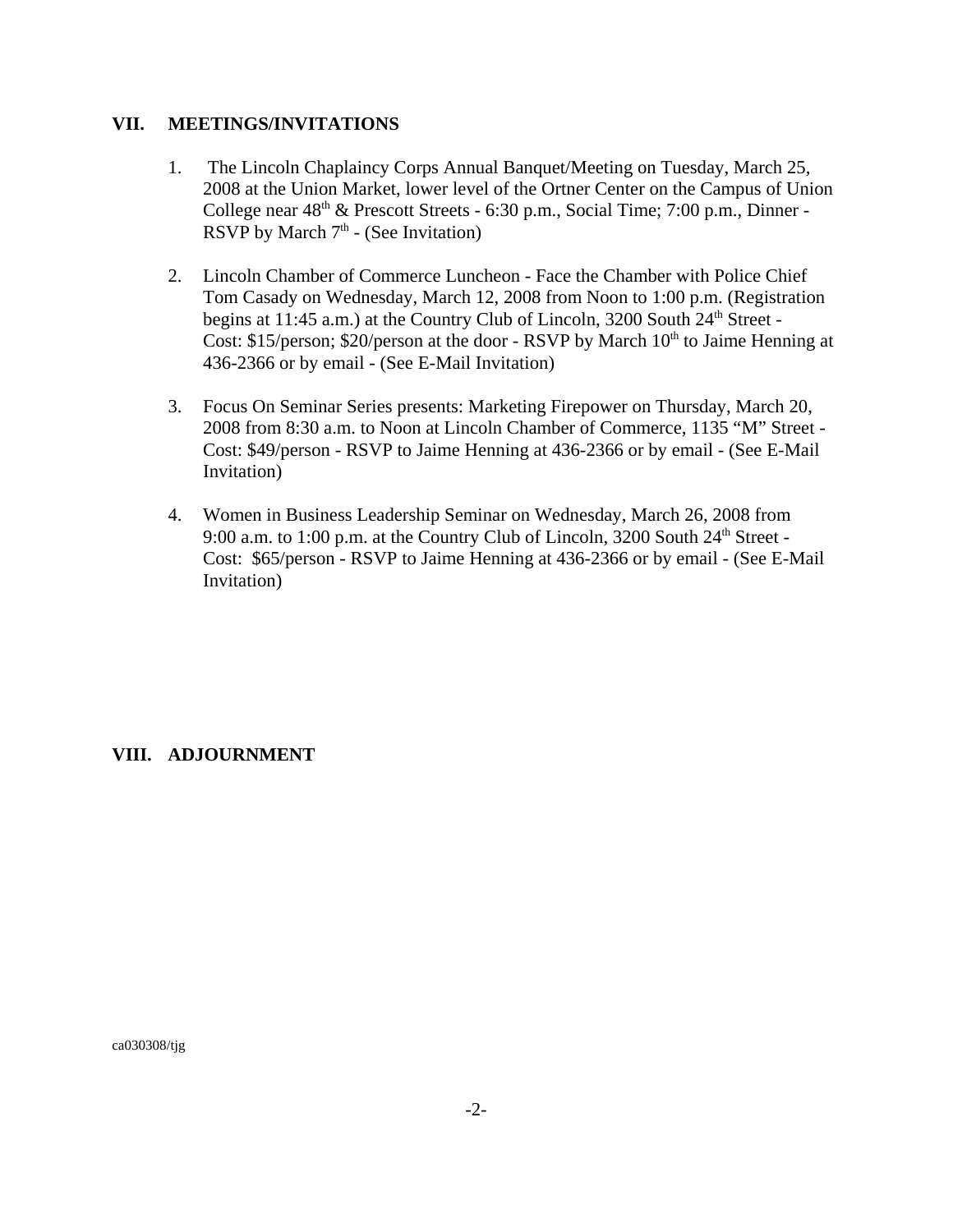## **MINUTES CITY COUNCIL MEMBERS' "NOON" MEETING MONDAY, MARCH 3, 2008**

| <b>Members Present:</b> Chairman Dan Marvin |
|---------------------------------------------|
| Vice Chair Robin Eschliman                  |
| Doug Emery                                  |
| John Spatz                                  |

# **Members Absent:** Jon Camp Jonathan Cook Ken Svoboda

**Others Present:** Rick Hoppe, Administrative Aide to the Mayor Denise Pearce, Administrative Aide to the Mayor Trish Owen, Administrative Aide to the Mayor

The Nebraska Open Meetings Act post on the rear wall of Room 113

Meeting called to order by Chairman Marvin at 11:16 a.m.

## **I. MINUTES**

- \*1. Minutes from Directors' Meeting of February 11, 2008.
- \*2. Minutes from City Council Members' "Noon" Meeting of February 11, 2008.
- \*\*3. Pre-Council Meeting Minutes RE: Antelope Valley Project Update January 28, 2008.
	- 4. Pre-Council Meeting Minutes RE: Liquor/Server Education Training Course February 25, 2008.

Chairman Marvin called for approval of above minutes. With no corrections or discussion minutes approved by acclamation.

## **II. COUNCIL REPORTS ON BOARDS, COMMITTEES, COMMISSIONS AND CONFERENCES**

\***1. Public Building Commission Meeting (Camp/Cook)** No report.

#### **\*2**. **Parks & Recreation Advisory Board Meeting (Cook)** No report.

## **\*3**. **Multicultural Advisory Committee Meeting (Marvin)**

The meeting did not have a quorum. Discussion on the City of Lincoln's Rule of No More Than Three Unrelated Persons in a House. It was brought up this rule was being used, or could be used, in racial discrimination. Further discussion to be held.